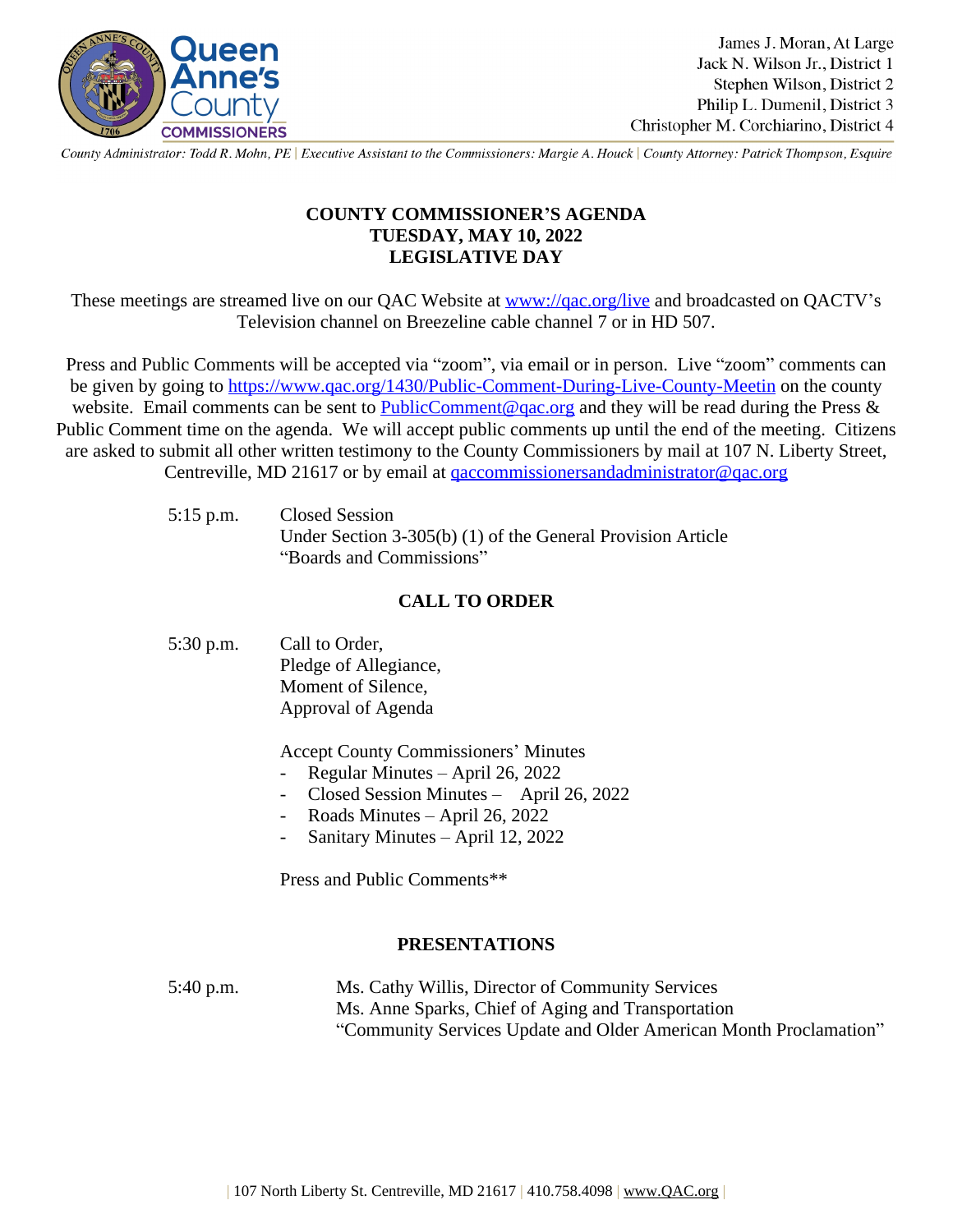### **LEGISLATION**

| $5:50$ p.m. | Public Hearing on County Ordinance 22-09                                                                                                                                                                                                                                                                                                                                                                                                                                                                                                                                                                                                                                                                                    |  |  |
|-------------|-----------------------------------------------------------------------------------------------------------------------------------------------------------------------------------------------------------------------------------------------------------------------------------------------------------------------------------------------------------------------------------------------------------------------------------------------------------------------------------------------------------------------------------------------------------------------------------------------------------------------------------------------------------------------------------------------------------------------------|--|--|
|             | "A BILL ENTITLED AN ACT CONCERNING Illicit Discharge<br>Detection and Elimination of Pollutants in the Municipal Separate<br>Storm Sewer System (MS4) in Queen Anne's County"                                                                                                                                                                                                                                                                                                                                                                                                                                                                                                                                               |  |  |
|             | <b>PRESENTATIONS</b>                                                                                                                                                                                                                                                                                                                                                                                                                                                                                                                                                                                                                                                                                                        |  |  |
| $6:05$ p.m. | Boatswain's Mate 1st Class Timothy Jacobs, United States Coast Guard<br>Edward Burke, U.S. Coast Guard Auxiliary<br>Reed Carey, U.S. Coast Guard Auxiliary<br>"Safe Boating Week Proclamation"                                                                                                                                                                                                                                                                                                                                                                                                                                                                                                                              |  |  |
| $6:20$ p.m. | Comprehensive Master Water & Sewer Informational Meeting                                                                                                                                                                                                                                                                                                                                                                                                                                                                                                                                                                                                                                                                    |  |  |
|             | "White Marsh Park & Bloomfield House"<br>The amendment application seeks to change the water and sewer service<br>designation from S-6/W-6 to S-2/W-2 to connect the existing uses to the<br>Town of Centreville's water and sewer system in accordance with Article<br>5.19.5.1.b of the Plan (thereby the connection is "deemed by the County to<br>be a direct benefit to the populace"). The property will be given an 'L'<br>designation (limited development) in accordance with Article 5.14.3.8 of<br>the Plan thereby not allowing any intensification of the use without a<br>subsequent amendment into the Plan. The average anticipated water and<br>sewer flows for the property would be 250 gallons per day. |  |  |
|             | MEW DHEIMECC                                                                                                                                                                                                                                                                                                                                                                                                                                                                                                                                                                                                                                                                                                                |  |  |

#### **NEW BUSINESS**

| $6:30$ p.m. | Department of Public Works |  |  |
|-------------|----------------------------|--|--|
|-------------|----------------------------|--|--|

- 1. Kent Research & Manufacturing (KRM) Chesapeake Bay Business Park – Request for Sewer Allocation
- 2. Supervisory Control and Data Acquisition System (SCADA) Replacement Bids

### 6:45 p.m. Mr. Todd Mohn, PE, County Administrator "Presentation of Documents for Signatures and Weekly Correspondence"

#### Action

- 1. Proclamation 22-31 Character Counts "Caring"
- 2. Proclamation 22-32 Building Safety Month
- 3. Historical Stevensville A&E District Bylaws & MOU
- 4. Letter of Support and Matching Funds Commitment for Ferry Feasibility Study
- 5. Vendor Recommendation Adaptive Reuse Feasibility Study of Former Sudlersville Middle School Building
- 6. 2101 Love Point Road, LLC Administrative Subdivision #21-11-0269 Amended Deed of Open Space Easement
- 7. Resolution 22-07 Authorizing LEOPS for Eligible Emergency Services Employees